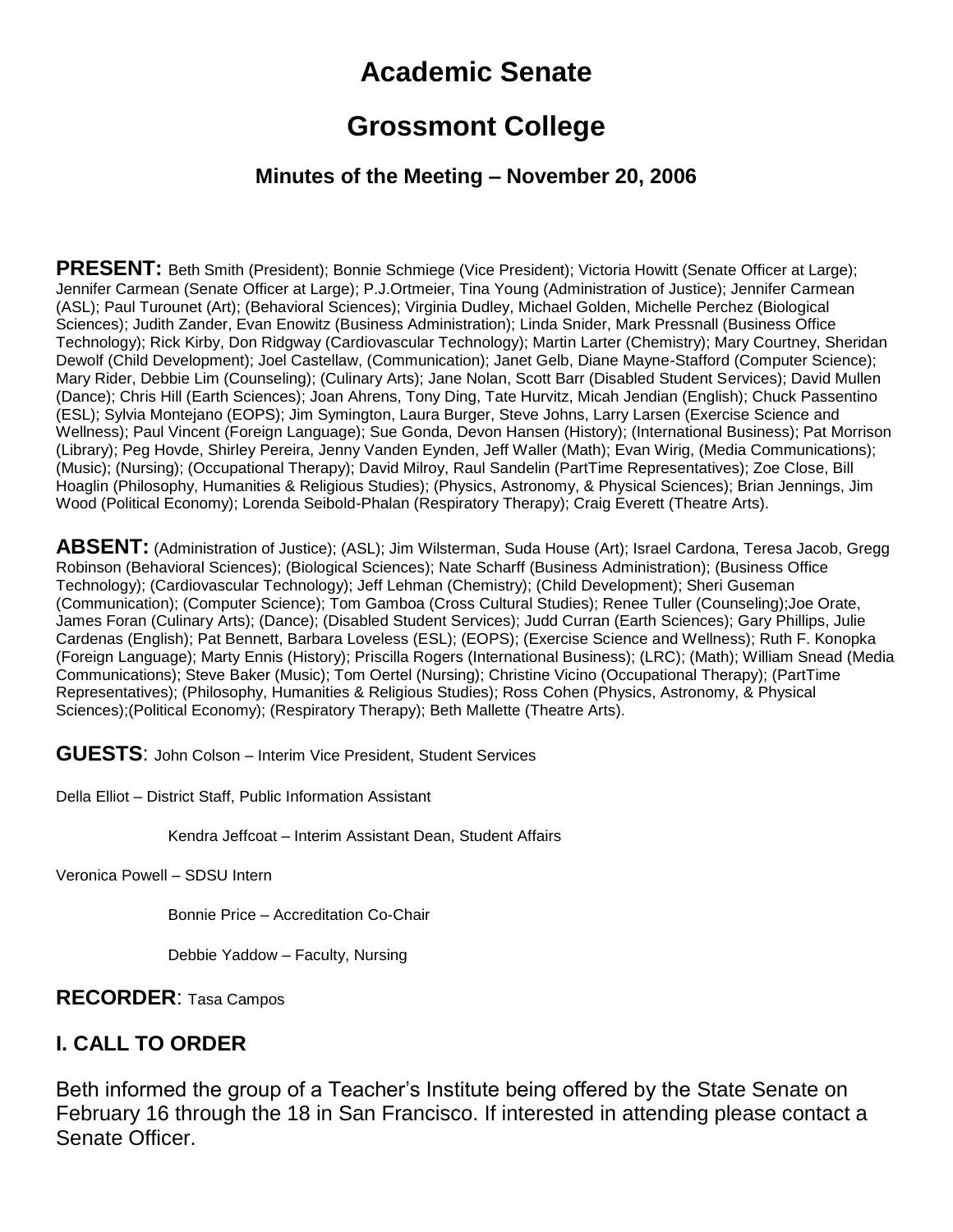# **A. Approval of Agenda**

A motion was made to approve the agenda.

M/S/U Wirig/Montejano

# **Approval of Minutes from November 6, 2006**

A motion was made to approve the minutes from the November 6, 2006 meeting.

M/S/U Waller/Wirig

# **II. PRESIDENT'S REPORT**

Beth reported since the election results were determined she has contacted all five Governing Board members to schedule meetings. She has met with three, Tim Caruthers, Greg Barr, and Bill Garrett. She will continue trying to meet with Deanna Weeks and Rick Alexander.

### **Pick a Prof**

Beth informed the group of a new website called Pick a Prof. The company gathers grading data from colleges across the country and publishes the grade distribution percentages on-line. Beth has learned our district submitted information to this company this fall. Academic Senate was not aware of the submission of information. The group discussed the following:

- Reasons to be concerned
- •□Information being taken out of context
- Student shopping for instructors and grades
- •**The information affecting hiring**
- Common practice and ethical uses
- Ratemyprofessor.com and My Space
- •**Photos being used**
- $\bullet$  Invasion of privacy

The group agreed the subject would be a beneficial discussion topic during flex week and possible a Joint Senate meeting issue. Beth will follow-up.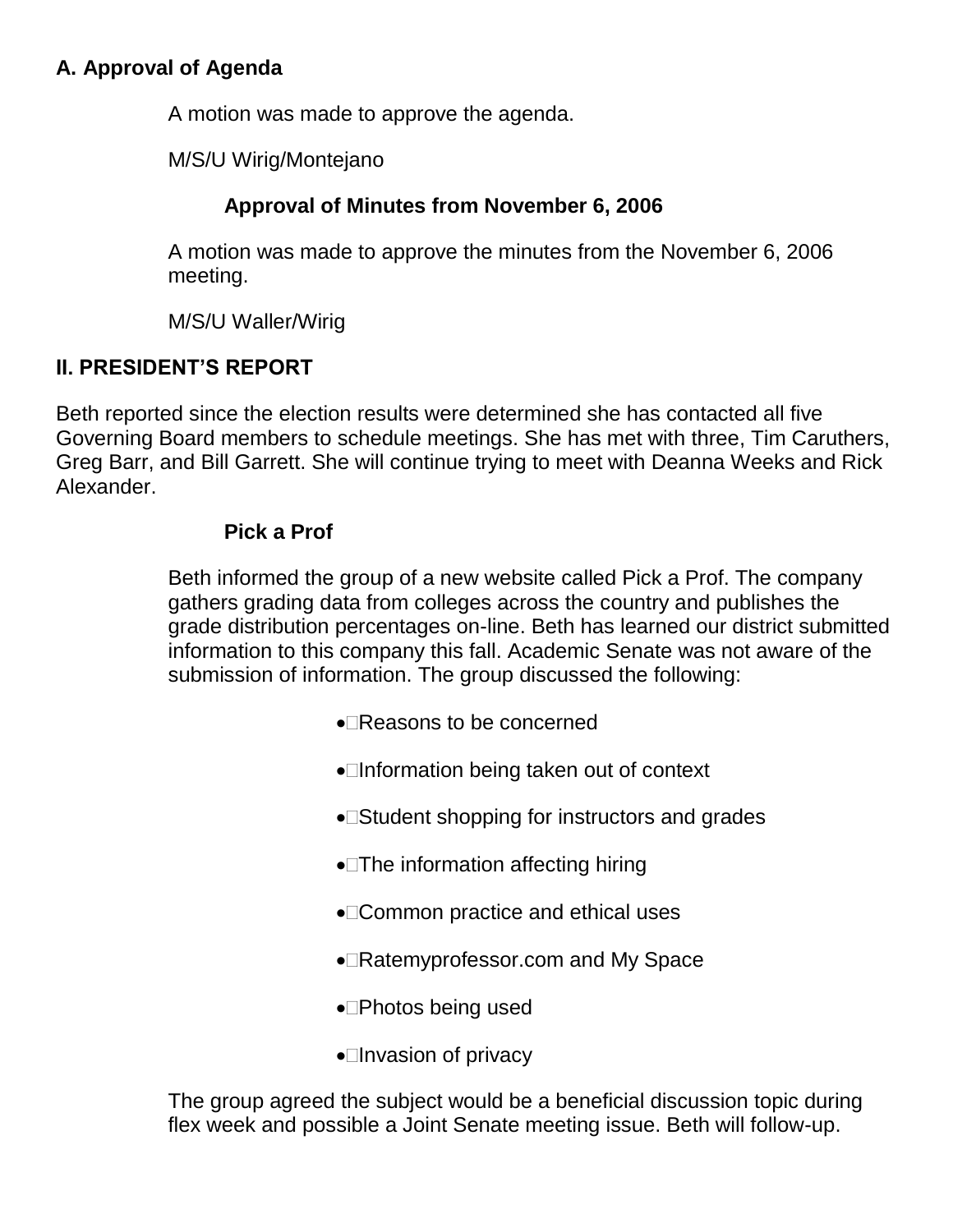## **Election**

Nominations for the Academic Senate President Election opened at the last Senate meeting on November 6 and will be closed at today's meeting. Two candidates have been nominated and have accepted, Scott Barr and Chris Hill. Beth asked if there were any additional nominations, there were none. Beth officially closed nominations at 11:15 a.m. The Academic Senate Constitution changes, if passed today, will also be included in the upcoming election ballot.

# **Report from Nursing Department**

Beth reviewed a copy, distributed at the beginning of the meeting, of an article from the *Union Tribune*, Saturday, November 18, regarding the current Grossmont College Nursing Department Crisis. Debbie Yaddow, Nursing Faculty, gave an update on the nursing department situation. Debbie reported on the following:

> The department has seven full time faculty, one is on sabbatical for a year and one has been reassigned. This leaves five full time faculty for 297 students. In a clinical setting the faculty to student ratio is 1 to 10.

Currently 32 part time faculty.

The department is having difficulty hiring full time and part time faculty to teach because of the salaries being offered.

The department has secured a grant to fund part time faculty in the form of a stipend and funds for recruiting full time faculty in a form of a stipend.

The department will not be seeking National Accreditation in March. There is not enough manpower to meet the requirements.

Students who are currently in and have started the program with the accreditation intact and who will now be graduating in June will not have graduated from a National Accreditation program. The group raised the question of the legal implications this may have on the college.

United Faculty is working with the District to negotiate. Zoe gave a brief update.

It was asked if the salaries for nursing instructors at other local community colleges are the same. Debbie shared our district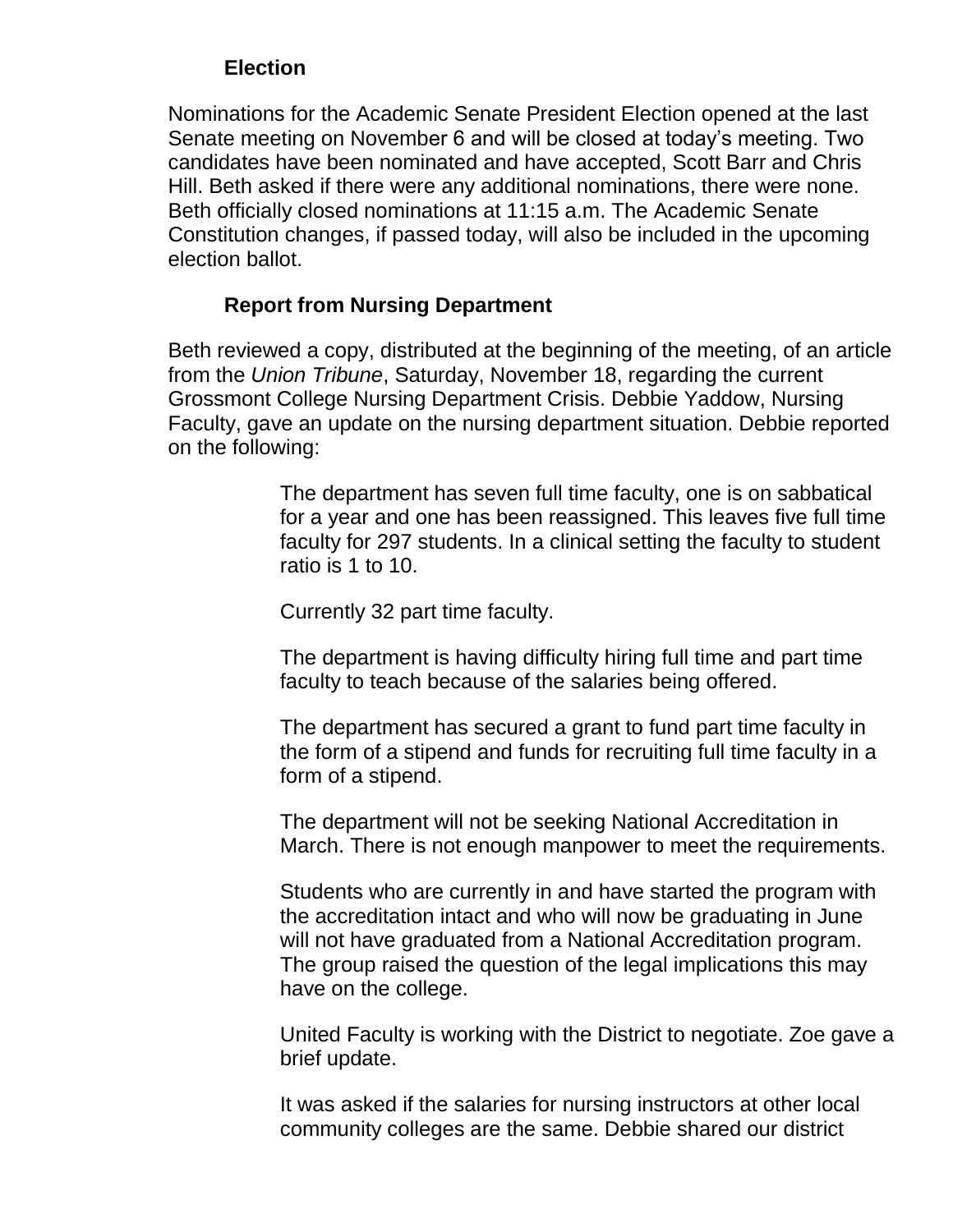salaries are not the same and do not even compare to the other colleges or with the industry.

The group asked what the Governing Boards response was to the information. It was shared the board members stated they were not aware of the current crisis situation in the nursing department. The Chancellor was not made aware of the situation until recently and he informed the board members on an individual basis. It was suggested a more intensive presentation regarding the situation be given at the next board meeting.

### **III. COMMITTEE REPORTS**

None at today's meeting.

# **IV. ACTION ITEMS**

# **Updates to Academic Senate Constitution – Attachment #1**

A hand-out titled "Pros and Cons of the Proposed Changes to Senate Constitution Fall 2006" had been distributed at the beginning of the meeting. Beth reviewed the list of the changes that had been broken down and listed into four different sections. The list had been sent out by email last week to be reviewed and shared with the departments prior to the vote at today's meeting. For the proposed changes to pass at today's meeting two-thirds of a vote will be needed. The changes that are approved at today's meeting will be placed on the upcoming election ballot for faculty vote. The proposed changes were broken down as follows:

Proposed Change #1 – Add a fifth senate officer

Proposed Change #2 – Add a part time faculty member as a senate officer

Proposed Change #3 – Make the Vice President the President-**Elect** 

Proposed Change #4 – The Senate President shall not concurrently hold the elected or appointed position of department chair or coordinator

Each of the four proposed changes will be reviewed and voted on as a separate item.

### **Proposed Change #1 – Add a fifth senate officer -**

A motion was made to place the proposed change on the table for discussion and vote.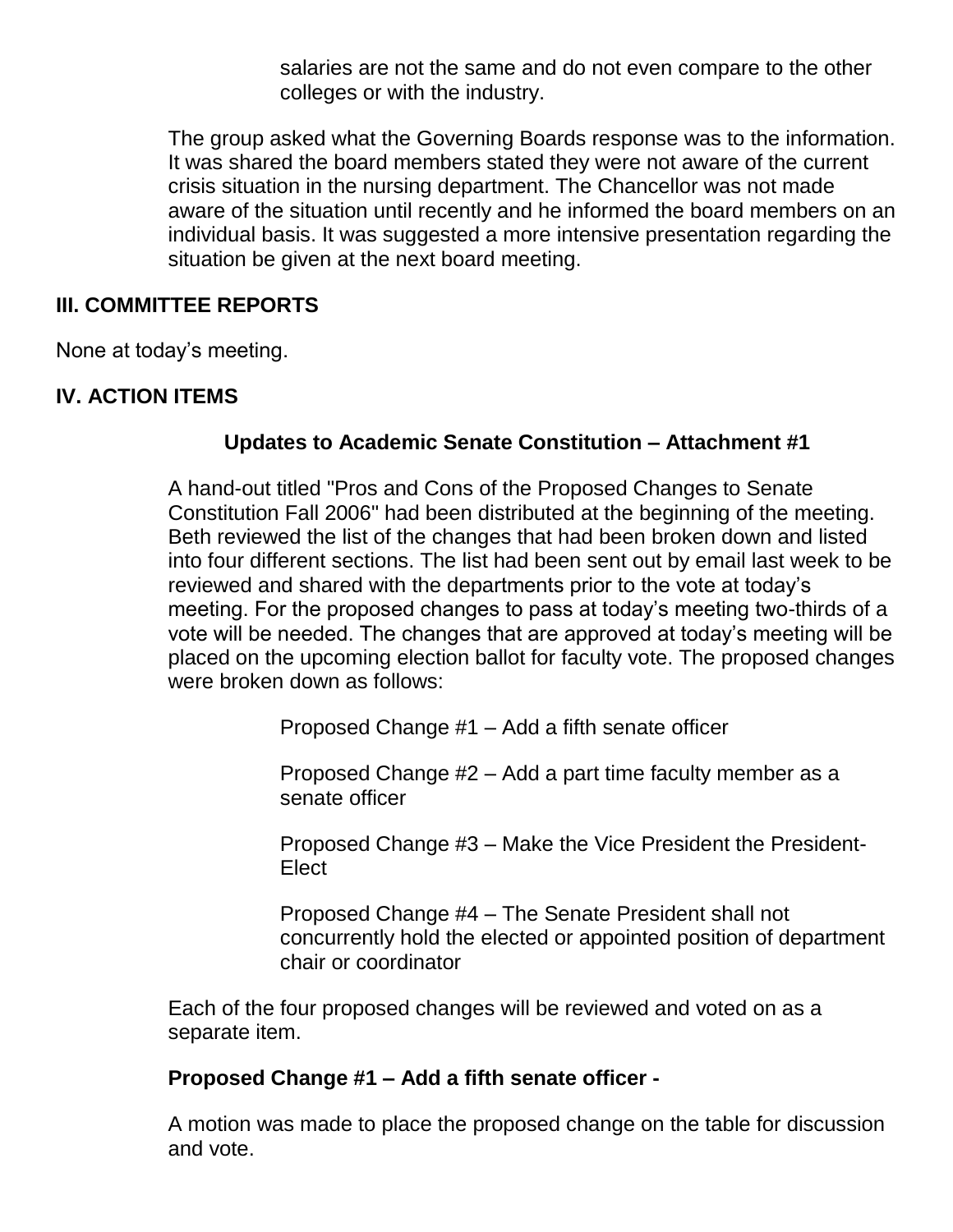M/S/P Barr/Enowitz

The group discussed pros and cons related to the change. The following was discussed:

More officers to share the work load

More opinions and points of view

Larger numbers

More variety of representation

More difficulty in scheduling meetings

Reassigned time for Senate Officers

Not enough interest to fill a fifth seat

How this change would affect the Proposed Change #2.

The call for question was made and Beth asked all in favor please stand. A head count was taken. The number of ayes 47, nays 6, and 0 abstentions. The motion to place the Proposed Change #1 – Add a fifth senate officer, on the ballot for faculty vote passed.

### **Proposed Change #2 – Add a part time faculty member as a senate officer-**

A motion was made to place the proposed change on the table for discussion and vote.

### M/S/P Milroy/Barr

The group discussed pros and cons related to the change. The following was discussed:

Part time faculty are already able to run for a senate officer seat

Ideas and concerns of part time faculty could be considered directly

Cuyamaca having part time faculty in their senate

Including part time faculty in more decision making

The large number of part time faculty would have more senate representation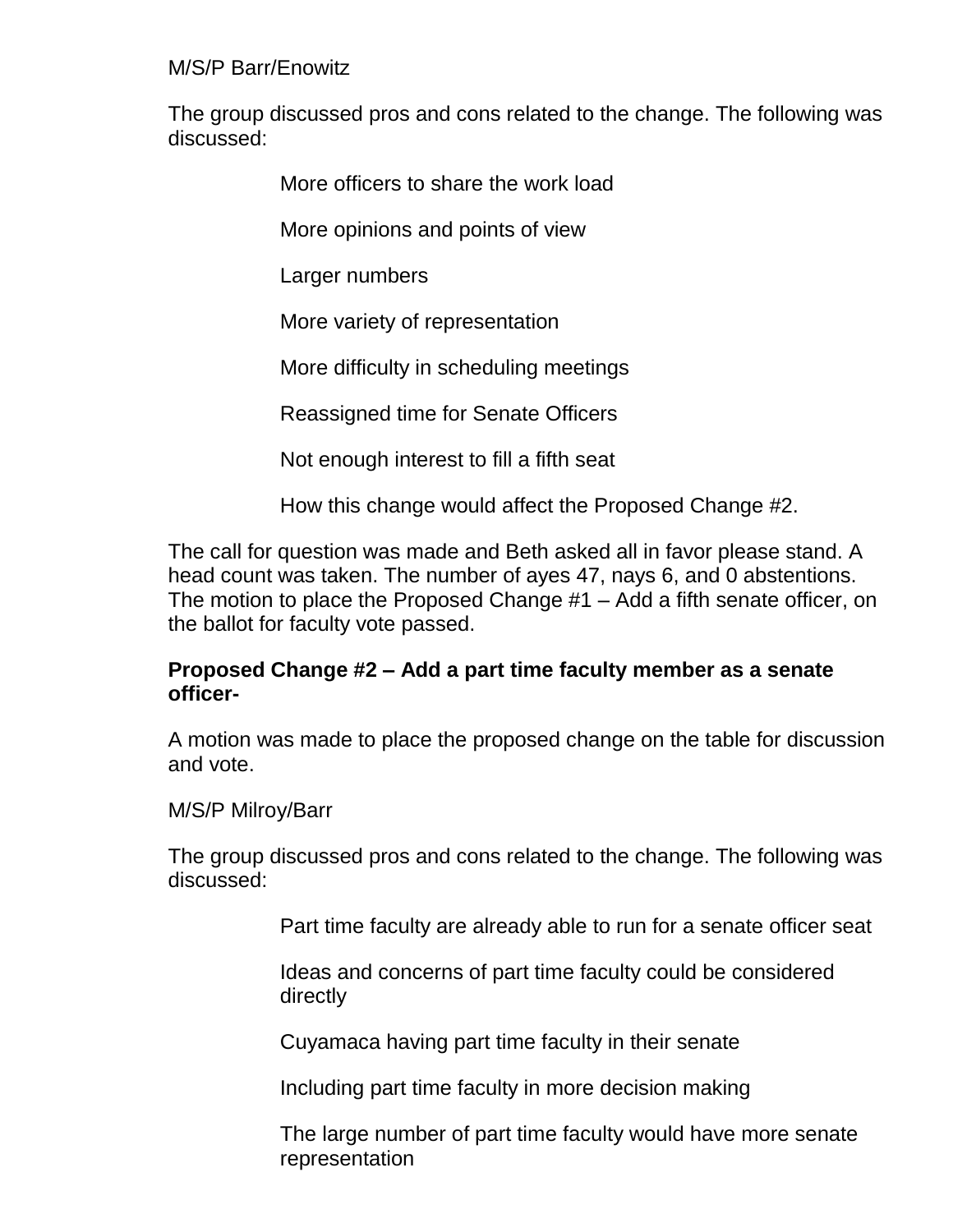Creates more cohesiveness between part time faculty, full time faculty, and administration

Part time faculty not having tenure status and having a disadvantage in controversial situations

Part time schedules creating difficulty in scheduling of meetings, meeting attendance, and complete involvement

Part time faculty lack comprehensive view of the college and district

The type of part time faculty a permanent seat may attract

The possibility of the part time seat creating a sixth seat instead of the possible fifth

Most current part time issues fall under the direction of the United Faculty and not the Academic Senate

The call for question was made. Beth asked if there were any more comments or questions. Beth asked all in favor to please stand and a head count was taken. The number of ayes 43, nays 5, and abstentions 1. The motion to place the Proposed Change #2 – Add a part time faculty member as a senate officer, on the ballot for faculty vote passed.

### **Proposed Change #3 – Make the Vice President the President-Elect-**

A motion was made to place the proposed change on the table for discussion and vote.

#### M/S/F Dudley/Hovde

The group consensus on the change was negative. The length of commitment time was discussed. The call for question was made. A head count was not taken because the majority of nays largely out numbered the 1 aye and 2 abstentions. The motion to place the Proposed Change #3 – Make the Vice President the President-Elect, on the ballot for faculty vote failed.

### **Proposed Change #4 – The Senate President shall not concurrently hold the elected or appointed position of department chair or coordinator-**

A motion was made to place the proposed change on the table for discussion and vote.

M/S/F Waller/Hansen